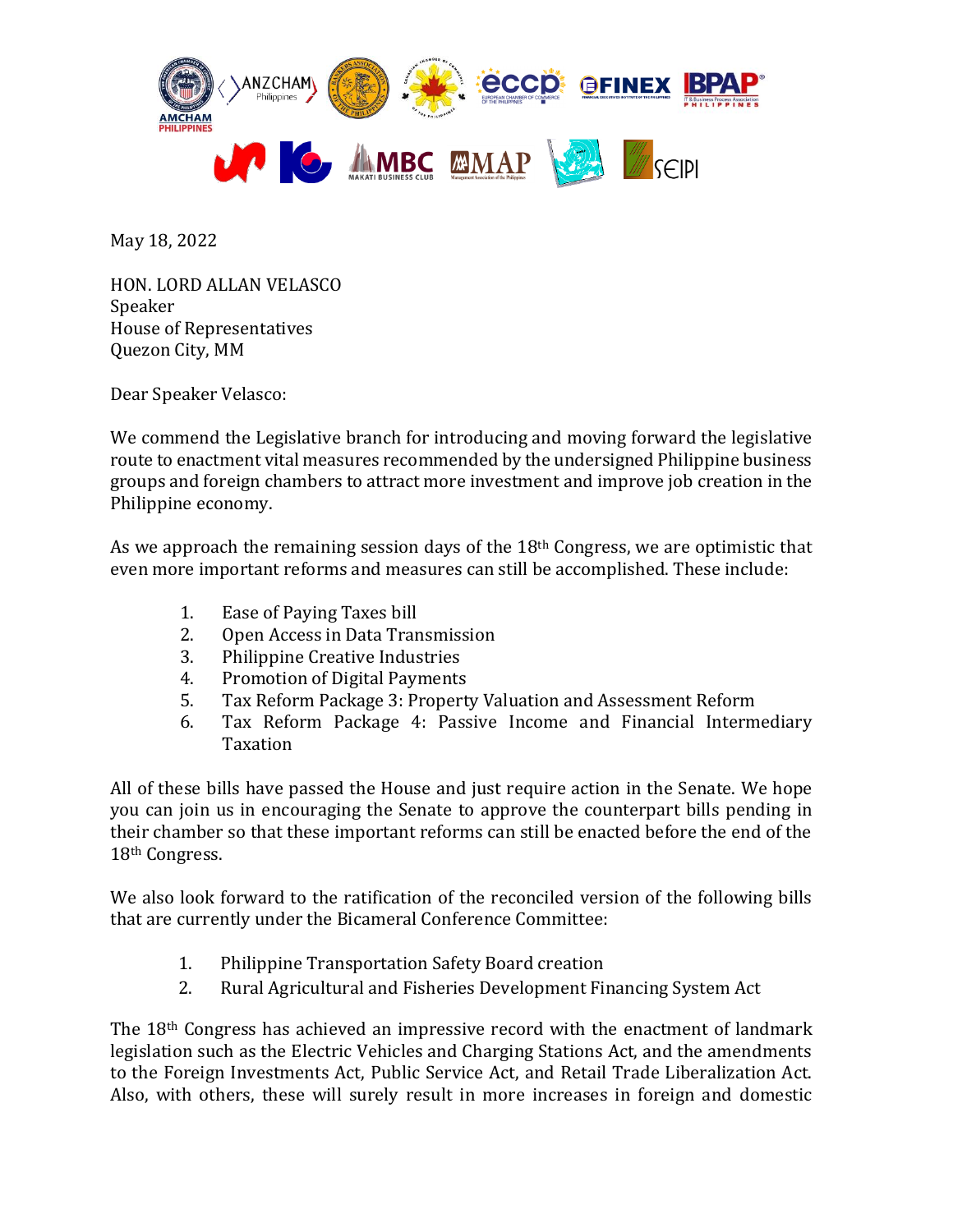investment in the country in future years. While there are only two weeks of session remaining in the current Congress, the legislation above are achievable reforms that will certainly add to the legacy of the 18th Congress.

We look forward to working with you towards the enactment of these bills.

With best regards,

**FRANK THIEL** President American Chamber of

**JULIAN PAYNE**

President Canadian Chamber of Commerce of the Philippines

**JACK MADRID** President & CEO IT and Business Process Association of the Philippines

**EDGAR O. CHUA** Chairman Makati Business Club

**DANIEL ALEXANDER** President Australian-New Zealand Chamber Commerce of the Philippines of Commerce of the Philippines

**LARS WITTIG** President European Chamber of Commerce of the Philippines

**SHINICHIRO SHIMADA**

President Japanese Chamber of Commerce and Industry of the Philippines, Inc.

'ou

**ALFREDO E. PASCUAL** President

Management Association of the Philippines

**DANILO C. LACHICA** President Semiconductor and Electronics Industries in the Philippines Foundation, Inc.

**ANTONIO C. MONCUPA, JR.**

President Bankers Association of the Philippines

**MICHAEL ARCATOMY H. GUARIN** President

Financial Executives Institute of the Philippines

**HYUN CHONG UM** President Korean Chamber of Commerce of the Philippines, Inc.

**EVELYN NG**

President Philippine Association of Multinational Companies Regional Headquarters, Inc.

cc:

Majority Leader Martin Romualdez Rep. Junie Cua, Chairperson, Committee on Banks and Financial Intermediaries